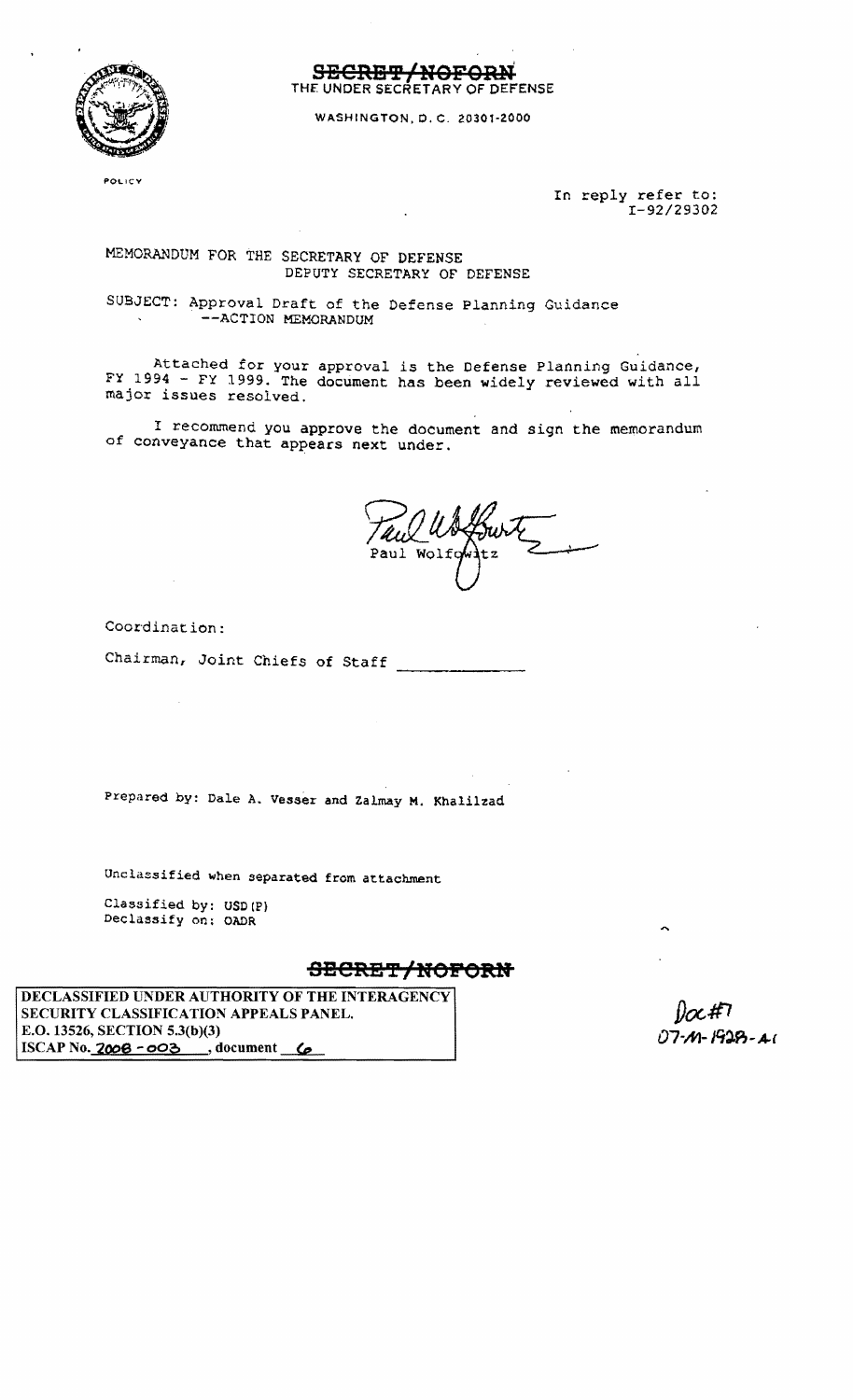

THE UNDER SECRETARY OF DEFENSE

WASHINGTON. 0. C. 2030t~ZOOO

POLICY

In reply refer to: *I-92/29302* 

 $\sim 10^{-11}$ 

### MEMORANDUM FOR THE SECRETARY OF DEFENSE DEPUTY SECRETARY OF DEFENSE

SUBJECT: Approval Draft of the Defense Planning Guidance --ACTION MEMORANDUM

Attached for your approval is the Defense Planning Guidance, FY 1994 - FY 1999. The document has been widely reviewed with all major issues resolved.

I recommend you approve the document and sign the memorandum of conveyance that appears next under.

Paul Wolfowitz

Coordination:

Chairman, Joint Chiefs of Staff

Prepared by: Dale A. Vesser and Zalmay M. Khalilzad

Unclassified when separated from attachment

Classified by: USD(P) Declassify on: OADR

# <del>SECRET/NOFORN</del>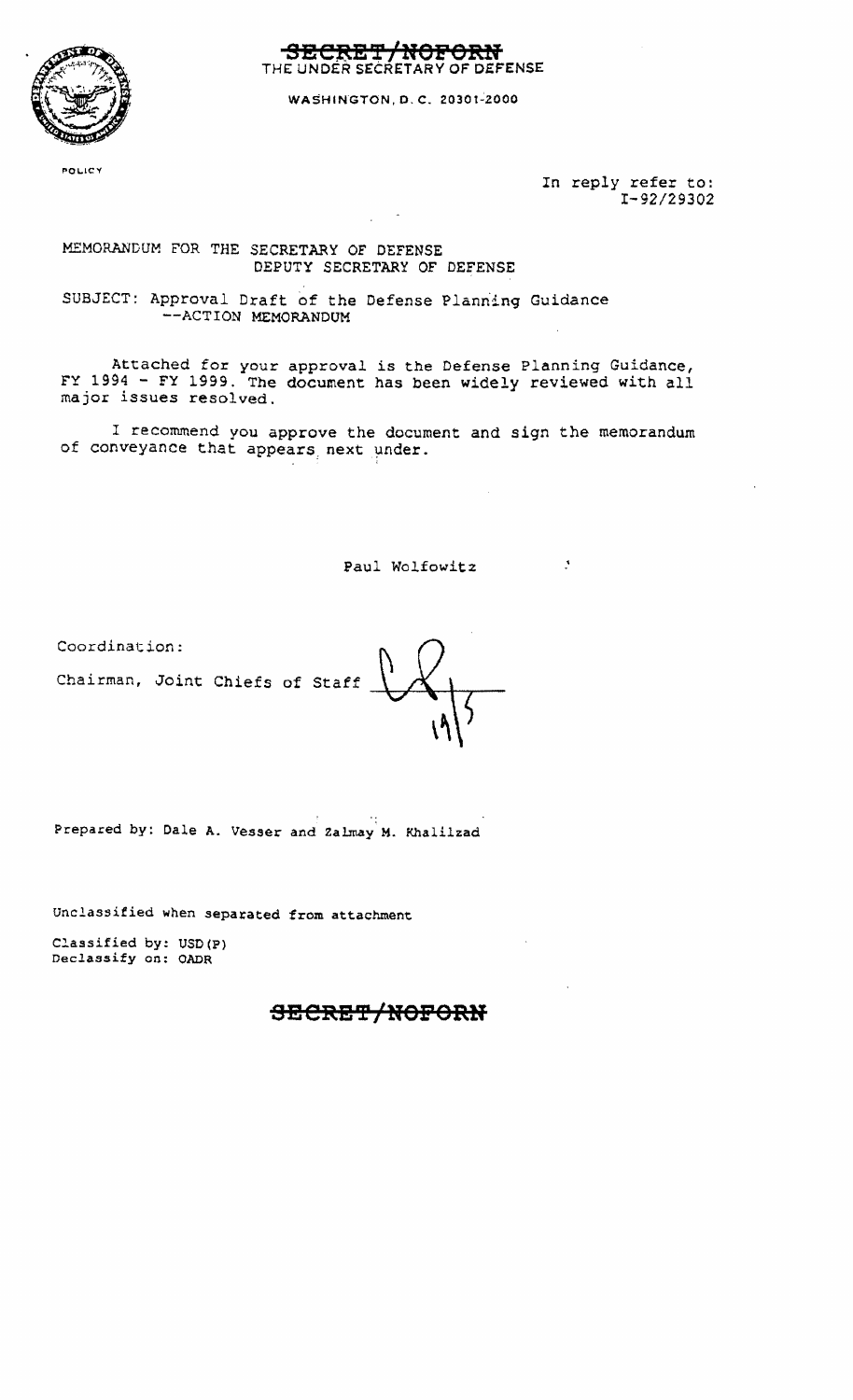### **gEC ft :ET/f'< Of'? OftN**



THE UNDER SECRETARY OF DEFENSE

WASHINGTON. O. C. 2030t·2000

May 5, 1992

**POLICY** 

MEMORANDUM FOR SECRETARY OF DEFENSE DEPUTY SECRETARY OF DEFENSE

SUBJECT: Defense Planning Guidance **--** Major Comments Received(U)

tU) Attached is the full Defense Planning Guidance (DPG) document in two parts: TAB A is the final review version of the Policy, Strategy and Programming sections, which you have seen before. TAB B is the Illustrative Planning Scenarios Annex on which I still need to work a couple of issues with the Chairman. It is included here because it is an integral part of the DPG and in case you want to do an initial review.

(U) We have incorporated most of the comments we received from the Service Secretaries, Director, Joint Staff, USD(A) and ASDs into the DPG. In the attached draft significant additions and comments not taken are indicated by a footnote with a brief reference to the specific concern and interested party.

(U) There have been relatively few changes to the first half of Lhe draft DPG. It is still a rather hard-hitting document which retains the substance you liked in the February 18th draft. If you have time you might want to read the first nine pages again to assure yourself on this point. (You may want to check the paragraph added on page 6 to meet a Joint Staff concern.)

(U) A few of the additions and issues should be brought to your attention here:

 $-$  (U) SDI. On SDI we have noted that we are proceding, "with the support of Congress, aS,reflected in the Missile Defense Act of 1991." (pp.14 and 31)

(U) Six Pillars. To help identify our restructured  $\frac{1}{2}$  and  $\frac{1}{2}$ programming priorities, we have shifted from the traditional four pillars of military capability to six pillars of defense resources. At Don Yockey's request we have retitled the two new pillars formed out of the traditional modernization pillar: "Science and Technology" replaces "Research and Development" in the previous draft and "System Acquisition" replaces "Procurement." (pp.29-30)

-- (U) Total Force Policy. The previous draft talked about maintaining military personnel in that component "in which they can effectively accomplish required missions quickly, with minimum casualties, and at the least cost." In partial response to a comment from Steve Duncan and after discussion with General

SECRET/NOFORN

Clossified by: .

Declossity on: Originating Agency's De Francoilen Required

 $USD/P$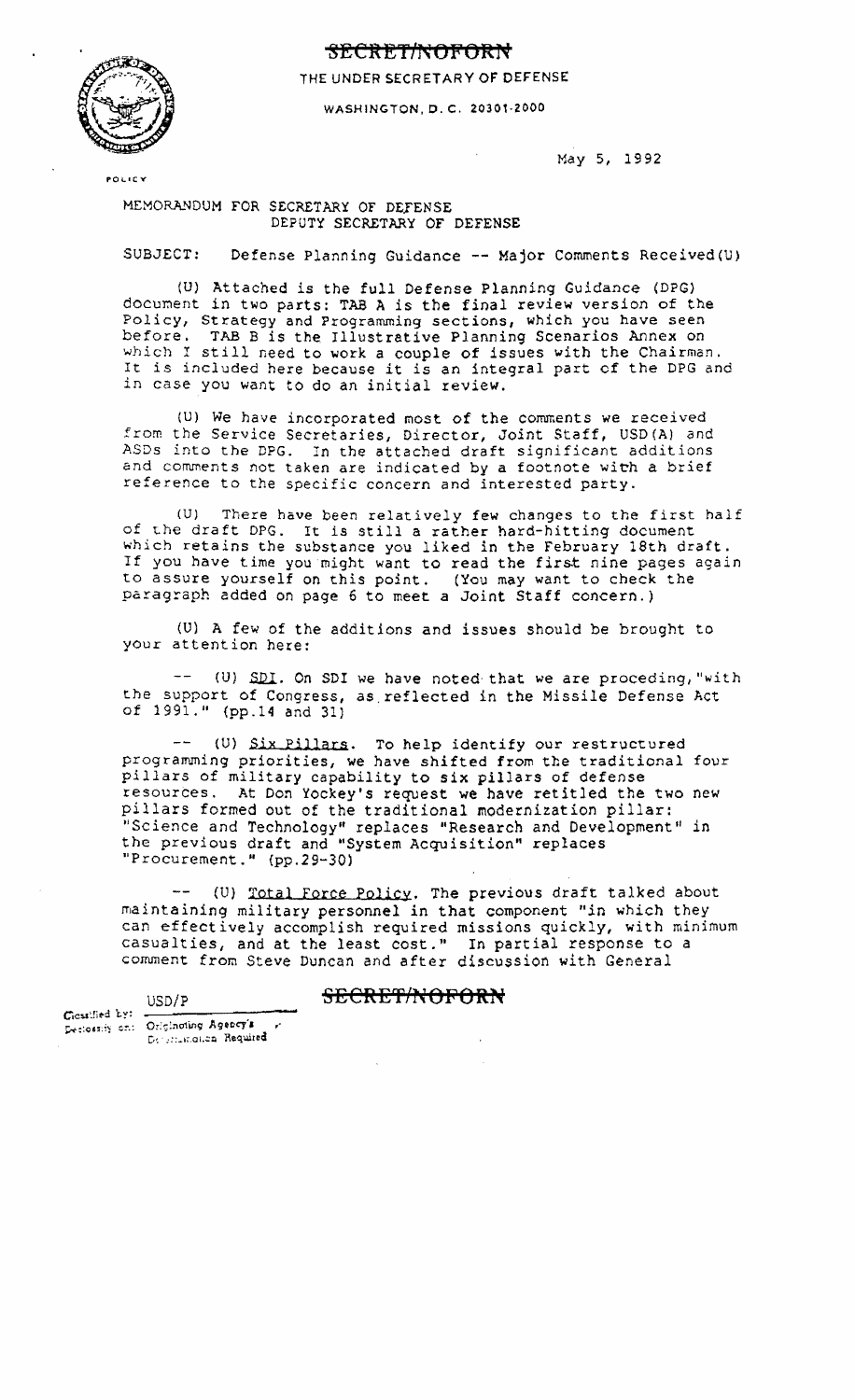Powell, we have changed the text to read, "in which they can most effectively (including with minimum casualties) and most economically accomplish required missions." (p.31)

 $(U)$   $B-2$  Orientation. The summary of the Base Force does not list B-2s under nuclear forces but under "conventional bomber capability, including 20 B-2s." Don Rice supports this. (p.31)

(>> Navy Base Force. At the Navy's request the statement of its Base Force uses "about 150 major surface combatants and amphibious lift for 2.5 Marine Expeditionary Brigades" instead of the public characterization, [ [ [ ] ] [ ] [ ] [ ] [ ] [ ] [ [ ] [ [ ] ] [ [ ] ] [ ] [ ] [ ] [ ] [ ] [ ] ] [ ] [ ] [ ] [ ] [ ] [ ] [ ] [ ] [ ] [ ] [ ] [ ] [ ] [ ] [ ] [ ] [ ] [ ] [ ] [ ] [ ] [ ] [ ] [ ] [ ] [ ] [ ] [ ] [ ]

(SAME) Army Corps in Europe. At the Army's request and after discussion with the Chairman, we have changed language on a heavy corps in Europe from "retain" to "commit." This provides<br>the Army some flexibility for programming below [[[[[[[[[[[]]]]] after FY 1995, (p.34)

(SANE) SWA Prepositioning. As you will remember from the Mobility Requirements Study, I believe it is important to preserve the option to preposition an additional two heavy brigade sets to counter threats in SWA. The Army's comments indicated a preference for prepositioning on land vice afloat and suggested. saying "in [[[[[[[[[[[[[]]]] Given our difficulty in [[[[[[[[[[[[[[]]]]] retained the language "afloat," but edited to continue with, "or, preferably, on land at suitable sites." (p.35)

(U) Sealift. Various parties wanted more or less specificity for additional sealift. This draft sticks with the Mobility Requirements Study's designation of some elements of its recommendations as notional and others as minimum criteria. A paragraph was also added to reflect Sean O'Keefe's concerns.  $(pp.35-6)$ 

-- (U) SOF Guidance. This draft provides for SOF force structure at the end of the Crisis Response section. The proposed language is, "Program to maintain not more than the AC/RC force totals in the FY 93-97 President's Budget." (p.37)

salam in No Reconstitution. Don Rice feels that rather than keep older aircraft mothballed in support of reconstitution, it is better to use them via FMS to strengthen allies and build influence. We agree FMS is important, and our best information suggests there will be ample aircraft for near-term FMS in addition to the level specified in the draft for "smart layaway" for reconstitution. (p.37-9) In addition, we raise in the strategy section the concept that our reconstitution assets could also prove useful to allies as the basis for a future "lend-lease" type support (although we do not use that term) in the face of a

#### SECRET/NOFORN

Withheld from public release<br>under statutory authority<br>of the Department of Defense<br>FOIA 5 USC §552(b)(5)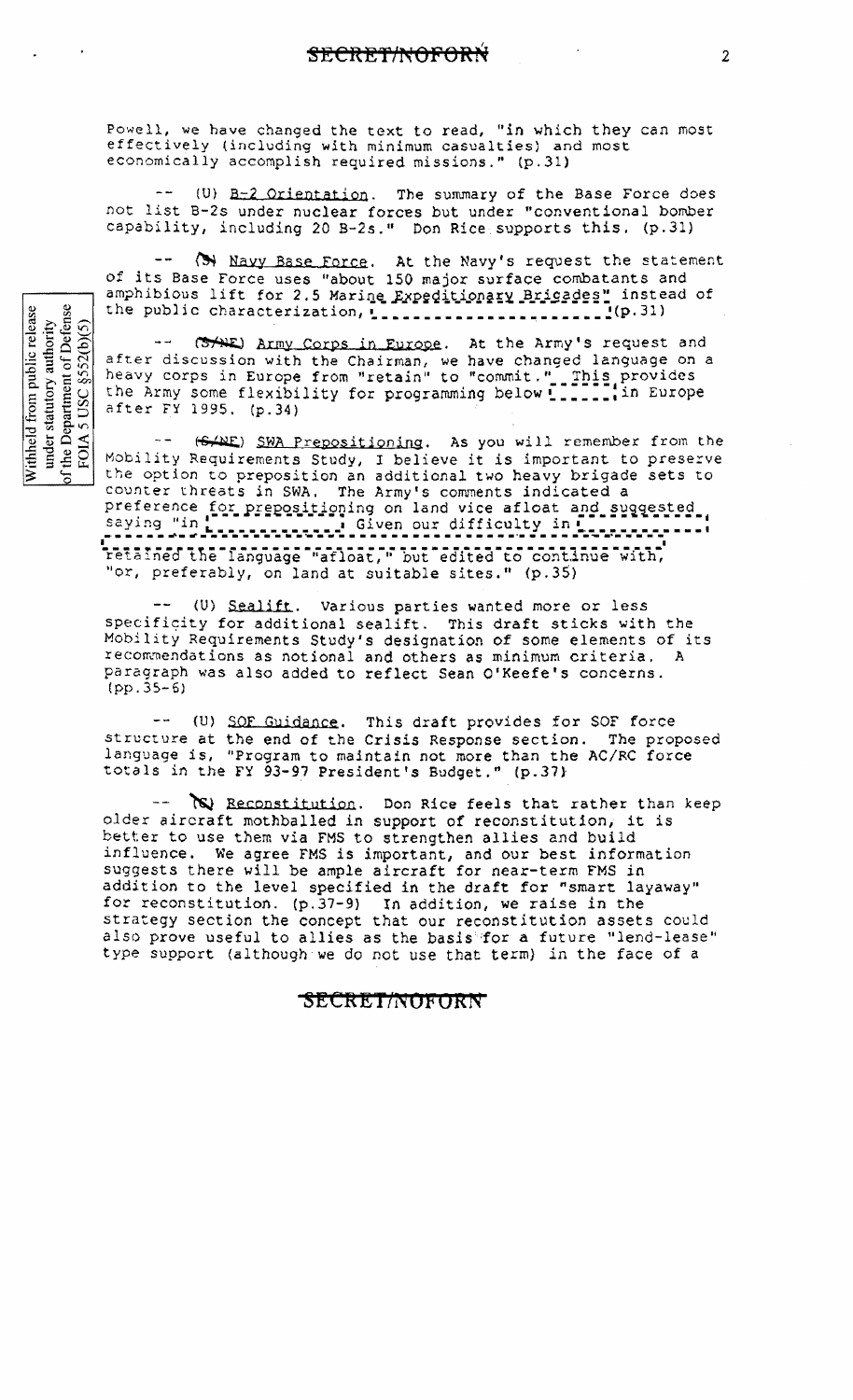**EXCREMENTORON** 

Withheld from public release under statutory authority of the Department of Defense FOIA 5 USC  $\S 52(b)(5)$ 

> large, unanticipated threat. (I am sending you a separate memorandum on this concept). (p.19)

(3) Transfer of War Reserve Stocks. Before disposal of current war reserve inventories that prove excess to the new sustainability guidance, we call for consideration of their 

(0) Sustainability. The previous draft directed the Services to program for the 45 highest consumption days for the two most demanding Major Regional Contingencies (MRC). The current draft specifies MRC-East (Southwest Asia) and MRC-West (Korea) as the two contingencies to use in calculating sustainability for munitions, spare parts, fuel, etc. This responds to a comment from the Director, Joint Staff anticipating Congressional resistance to requirements based on a major contingency in Europe. He prefers to focus analysis on the more likely and more concrete scenarios. Although an MRC in Europe could be more demanding in many respects than MRC-East or West, the great uncertainty about many needed assumptions render it a questionable basis for deriving sustainability programs. (pp. 41-3)

(U) I would note that the current guidance marks a considerable advance. Traditional formulations tended to call for 60 days of stocks for the whole force for global war. Our guidance focuses on the specific forces that have been deployed to and engaged for quick decision in the two specific regional contingencies. It also directs consideration of different levels of combat intensity in calculating stockpile size.

(S) David Chu feels we should use more meaningful measures than "days of supply" and would prefer to call for "adequate stocks to meet operational objectives." However, he offered no alternative measure. For threat-oriented munitions we establish a requirement to provide high confidence of destroying 1758 of the threat targets. Further, we have adjusted the language 

(U) MILSTAR. This draft identifies MILSTAR as "a high C3 priority." Both Don Yockey and David Chu questioned mandatory guidance in the previous draft to treat MILSTAR as "the highest C3 priority." (p.48)

Faul W.<br>Paul Wolfowitz fils lave done a<br>Presses by: David W. Shilling, x46535 rune table job. We there never had a

Withheld from public release<br>
under statutory authority<br>
of the Department of Defense<br>  $FOMS$  USC  $§$ 552(b)(5)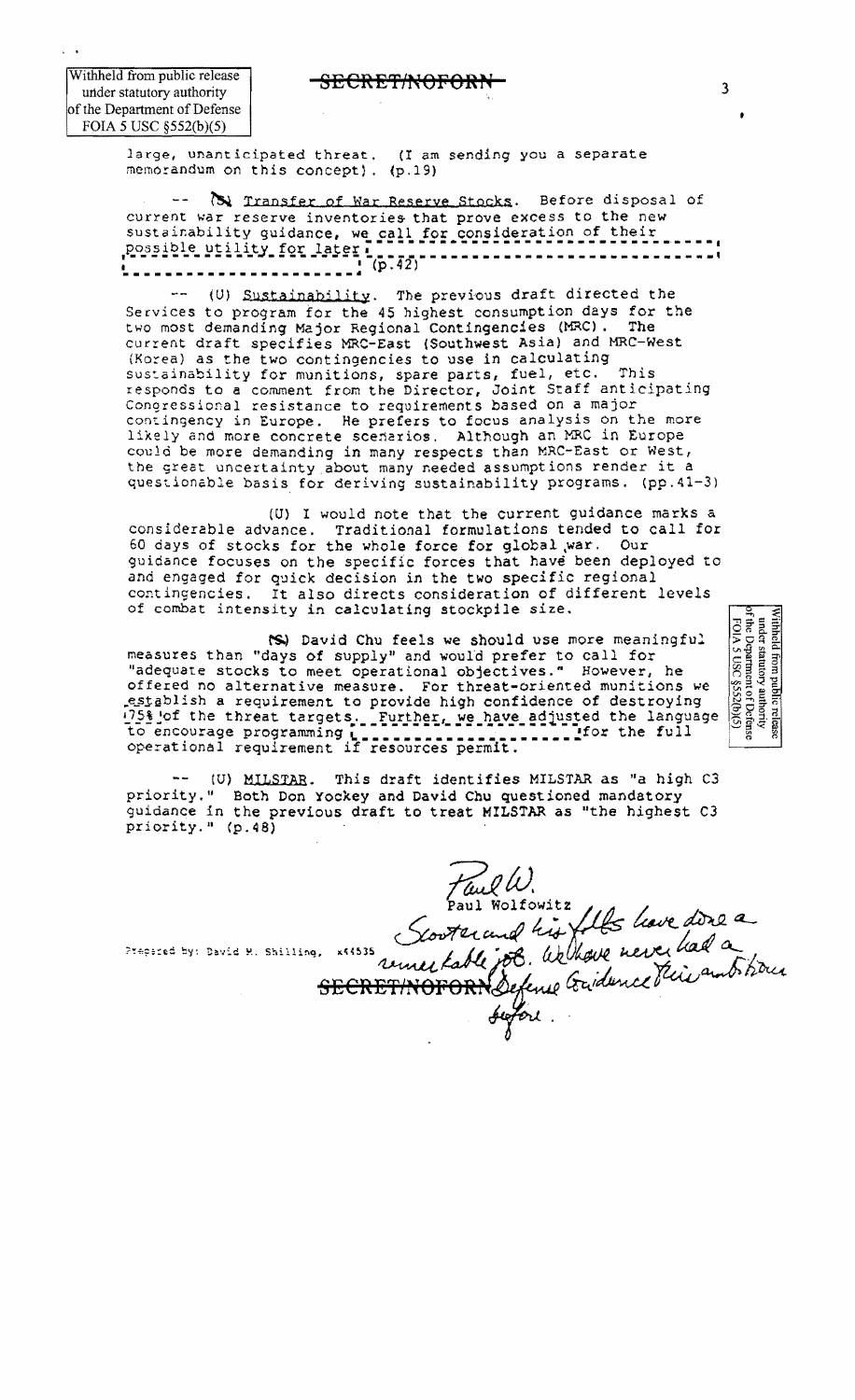#### **SECRET/NOFORN**



THE UNDER SECRETARY OF DEFENSE

WASHINGTON, D. C. 20301-2000 MAY ,  $\cdot$   $\frac{1992}{1}$ 

*In* reply refer to I - *92129302* 

**FOLICY** 

#### MEMORANDUM FOR SECRETARY OF DEFENSE DEPUTY SECRETARY OF D EFE NSE

SUBJECT: Defense Planning Guidance - Major Comments Received(U)

{U) Attached is the full Defense Planning Guidance (DPG) document in two parts. TAB A is the final review version of the Policy, Strategy and Programming sections, which you have seen before. TAB B is the Illustrative Planning Scenarios Annex. It is essentially final, but the staffs are still making some fixes, and I may need to work one remaining issue with the Chairman.

(U) We have incorporated most of David Addington's comments and those we received from the Service Secretaries, Director, Joint Staff, USD(A) and ASDs. In the attached draft significant additions and comments not taken are indicated by a footnote with a brief reference to the specific concern and interested party.

(U) There have been relatively few changes to the first half of the draft DPG. It is still a rather hard-hitting document which retains the substance you liked in the February 18th draft. If you have time you might want to read the first nine pages again to assure yourself on this point. (You may want to check the paragraph added on page 6 to meet a Joint Staff concern.)

(U) A few of the additions and issues should be brought to your attention here (at TAB C is the earlier memorandum on this subject I sent you last week which includes a longer list):

**.------.---'** Withheld from public release under statutory authority of the Department of Defense FOIA 5 USC §552(b)(5) **.**- .......... - .................. **....------------------------------------- <sup>I</sup>***r---------------------------.-----------------*

-- (U) Six Pillars. To help identify our restructured programming priorities, we have shifted from the traditional four pillars of military capability to six pillars of defense resources. At Don Yockey's request we have retitled the two new pillars formed out of the traditional modernization pillar: "Science and Technology" replaces "Research and Development" and "System Acquisition" replaces "Procurement." (p.30)

USD/P<br>The **SECRET/NOFOR** 

Clossified by: Declaredy on: Criginating Agency's t.t .- arection Required